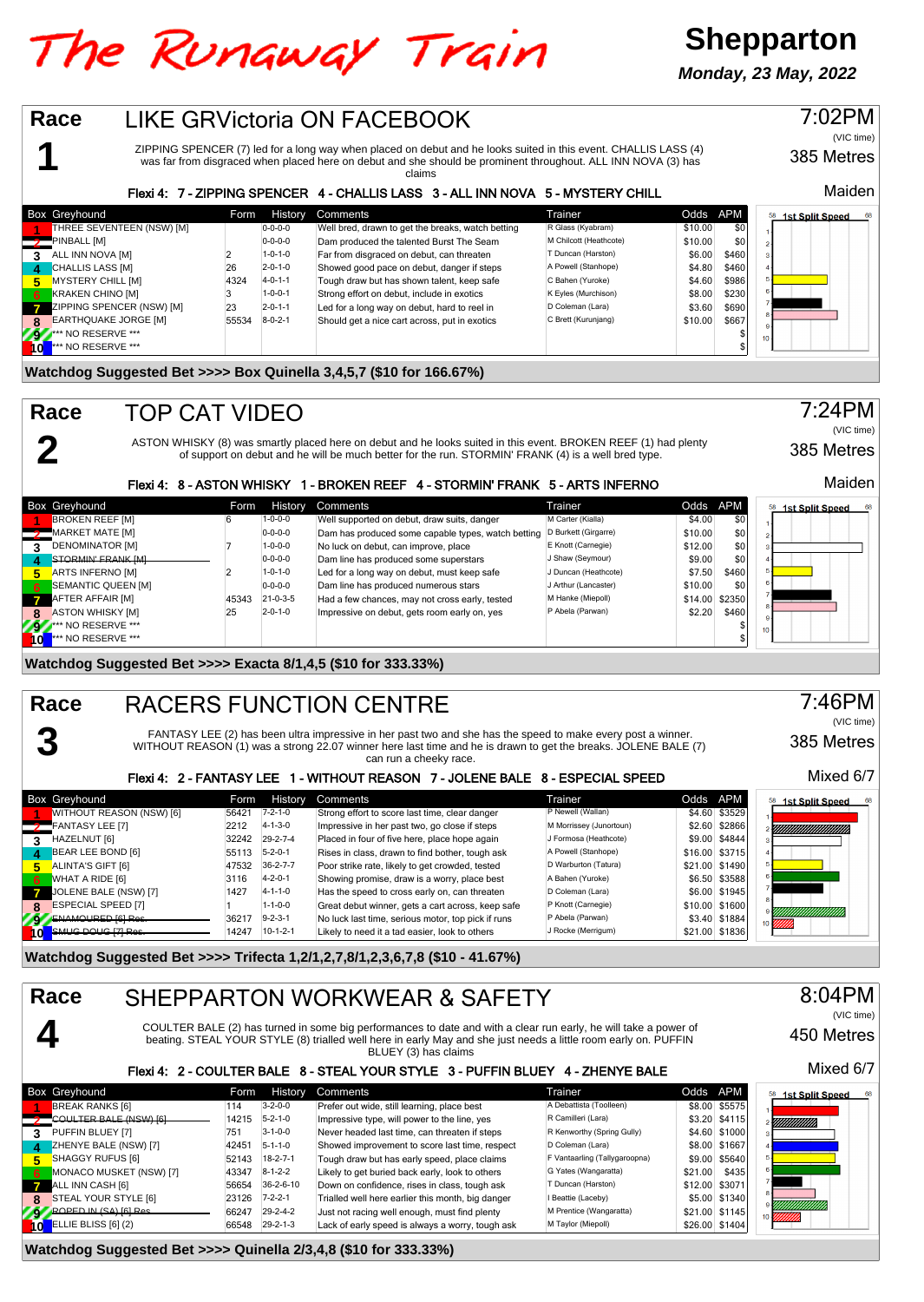# The Runaway Train

# **Shepparton**

**Monday, 23 May, 2022**

## TAB VENUE MODE FINAL

**5**

**6**

**7**

**8**

**Race**

**Race**

LONG POCKET (2) was a dynamic 25.20 heat winner here last week and he can light them up soon after box rise. ROLLIN' IN IT (3) was far from disgraced here last week and she will keep the pressure on throughout. HERE COMES LENNY (5) is showing promise

## 450 Metres

8:26PM

(VIC time)

#### Mixed 6/7 Final Flexi 4: 2 - LONG POCKET 3 - ROLLIN' IN IT 5 - HERE COMES LENNY 4 - COACH BEARD Box Greyhound **Form History Comments** Trainer Trainer Codds APM<br>**1 MISSION** OASIS 161 **Form 1999 122124 111-2-6-1** Prefer out wide but has good muster, place claims A Debattista (Toolleen) \$6.50 \$5839 1st Split Speed 11-2-6-1 Prefer out wide but has good muster, place claims A Debattista (Toolleen) \$6.50 \$5839 A Debattista (Toolleen) \$6.50 \$5839<br>CONG POCKET I61 52.40 \$8798 A 22-1 Dominant display last time, hard to hold out M Carter (K **2** LONG POCKET [6] 34121 6-2-2-1 Dominant display last time, hard to hold out M Carter (Kialla) \$2.40 \$8798 UMMM. **39.00 17752 6-1-2-0 Far from disgraced in her heat, danger if steps C Bahen (Yuroke) \$9.00 \$2286 ROLLIN' IN IT [7]<br>COACH BEARD IGLARE 1612 4-2-1-0 Showing promise, has early speed, keep safe J Formosa (Heathcote) \$8.00 \$2 4** COACH BEARD [6] 1612 4-2-1-0 Showing promise, has early speed, keep safe J Formosa (Heathcote) \$8.00 \$2790 **FIERE COMES LENNY [5]** 15161 5-3-0-0 Never headed last week, threat with luck early A Powell (Stanhope) \$6.00 \$5080 \$5080 \$5080 \$5080 \$5080 \$5080 \$5080 \$10.00 \$2111 **MY NAME'S NIPPER [6] 61333 16-2-2-3** Capable but drawn to find bother, place best D Burkett (Girgarre) \$10.00 \$2111<br>SHADOWS FALL 171 3613 5-1-0-3 Find this harder than her racing to date. tested I Beattie (Laceby) \$12.00 **7** SHADOWS FALL [7] 33613 5-1-0-3 Find this harder than her racing to date, tested I Beattie (Laceby) \$12.00 \$2207<br>EXFORD NORM [6] 34446 42-2-4-5 Likely to be wide the journey, prefer to watch J Mcintyre (Exford) \$26.00 \$ **8** EXFORD NORM [6] 34446 42-2-4-5 Likely to be wide the journey, prefer to watch J Mcintyre (Exford) \$26.00 \$1620<br>COULTER BALE (NSW) [6] (4) 14215 5-2-1-0 Powerful type, major player if he gains a run R Camilleri (Lara) \$ POULTER BALE (NSW) [6] (4) 14215 5-2-1-0 Powerful type, major player if he gains a run R Camilleri (Lara) \$4.00 \$4115<br>**AUSS WORLD [7] Res. \_\_\_\_\_\_\_\_\_\_\_\_\_\_\_** 145 3-1-0-0 Still learning, likely to need it easier, risky A Deba Still learning, likely to need it easier, risky

### **Watchdog Suggested Bet >>>> Trifecta 2/3,4,5/1,3,4,5,6 (\$10 - 83.33%)**

## GRV VICBRED SERIES HT1

ZACHARY (6) continues to notch up scorching wins on the provincial circuit and he will prove hard to hold out again. KRAKEN STINGER (5) was a dazzling 23.75 Bendigo winner recently and he should be prominent throughout. CHOP SCOTCH (7) has claims

## Flexi 4: 6 - ZACHARY 5 - KRAKEN STINGER 7 - CHOP SCOTCH 3 - ORIENTAL ONYX

|          | <b>Box Greyhound</b>      | Form  | History          | Comments                                       | Trainer                   |         | Odds APM       | <b>1st Split Speed</b><br>58 |
|----------|---------------------------|-------|------------------|------------------------------------------------|---------------------------|---------|----------------|------------------------------|
|          | DYNAMO DASH [5]           | 77354 | $31 - 5 - 2 - 2$ | Wide runner, can miss the kick, tough ask      | T Edwards (Broadford)     |         | \$12.00 \$5083 |                              |
|          | ASTON TRIBUTE [5]         | 35246 | 70-11-11-10      | Likely to get crowded early, prefer to watch   | J Chilcott (Heathcote)    |         | \$16.00 \$5123 | ,,,,,,,,,,,,,,,,,,,,,,       |
|          | ORIENTAL ONYX [5]         | 23314 | $17-5-3-5$       | Good muster, can cross early, keep safe        | J Arthur (Lancaster)      |         | \$8.00 \$8859  |                              |
| $\Delta$ | SECRET KEY [5]            | 35446 | $16-3-1-2$       | Likely to find this class beyond him, tested   | M Dewan (Frankston North) | \$21.00 | \$727          |                              |
| 5        | <b>KRAKEN STINGER [5]</b> | F7122 | 24-6-3-5         | Slashing 23.75 Bendigo winner, danger if steps | K Eyles (Murchison)       |         | \$6.00 \$5730  |                              |
| 6        | ZACHARY [5]               | 11121 | 57-22-10-10      | Airborne at present, can cross and lead, yes   | R Tartaglia (Newcomb)     |         | \$1.80 \$26125 |                              |
|          | CHOP SCOTCH [5]           |       | 23412 67-24-14-5 | Class act, gets a cart across, can threaten    | R Camilleri (Lara)        |         | \$6.00 \$17415 |                              |
| 8        | <b>GYPSY PLAY [5]</b>     | 22346 | 38-6-11-2        | Good muster, can stay wide, place claims       | A Norris (Girgarre)       |         | \$12.00 \$3912 |                              |
| 79       | <b>ORSON SETH ISLRes.</b> | 83187 | $26 - 5 - 4 - 2$ | Runs into a couple of handy ones, outclassed   | J Sharp (Avalon)          |         | \$26.00 \$4761 | 10 <sup>1</sup>              |
|          | <b>*** NO RESERVE ***</b> |       |                  |                                                |                           |         |                |                              |

## **Watchdog Suggested Bet >>>> Trifecta 5,6/5,6,7/3,5,6,7,8 (\$10 - 83.33%)**

#### GRV VICBRED SERIES HT2 **Race**

ROCKY HORROR (8) is racing with extreme confidence at present and he has the speed to cross and lead throughout. HE'S NO SLOUCH (5) owns a slick 25.25 PB here and he will be strong in the run home. HOLLY FEVER (7) won't be too far away

## Flexi 4: 8 - ROCKY HORROR 5 - HE'S NO SLOUCH 7 - HOLLY FEVER 1 - PERFECT FLOSSY

|              | <b>Box Greyhound</b>          | Form  | History          | Comments                                          | Trainer                 | Odds APM       | <b>1st Split Speed</b> |
|--------------|-------------------------------|-------|------------------|---------------------------------------------------|-------------------------|----------------|------------------------|
|              | PERFECT FLOSSY [5]            | 42223 | 79-10-16-16      | Solidly placed in her past four, must keep safe   | G Edwards (Broadford)   | \$8.00 \$6798  |                        |
|              | JODIE'S BOY [5]               | 27725 | 62-7-13-15       | Prefer out wide but has the talent, place claims  | D Warburton (Tatura)    | \$16.00 \$2329 | <i>Millilli</i>        |
|              | WHERE'S GOOSE [5]             | 62227 | 44-4-14-4        | Consistent type, settles on the speed, place hope | C Arthur (Lancaster)    | \$4.60 \$5961  |                        |
| 4            | AFFAIR BEAUTY [5]             | F6515 | $17-3-0-1$       | Speared the lids two runs back, harder here       | M Hanke (Miepoll)       | \$21.00 \$3886 |                        |
| 5.           | HE'S NO SLOUCH [5]            | 31342 | $19-5-4-6$       | Powerful type, quick PB here, can threaten        | P Craig (Langwarrin)    | \$3.60 \$13463 |                        |
| 6.           | <b>REV UP FREDDY [5]</b>      | 46334 | 28-5-4-5         | Can miss the kick, relies on luck, tough ask      | V Giles (Bamawm)        | \$12.00 \$5707 |                        |
| $\mathbf{z}$ | HOLLY FEVER [5]               | 11323 | $27-6-8-3$       | Racing well, can stay wide, looks a threat        | A Debattista (Toolleen) | \$7.00 \$8520  |                        |
| 8            | <b>ROCKY HORROR [5]</b>       | 31612 | $32 - 7 - 7 - 7$ | Has the speed to cross and lead, take catching    | A Xerri (Merrimu)       | \$3.60 \$11754 |                        |
| ZS.          | ORSON SETH [5] Res.           | 83187 | $26 - 5 - 4 - 2$ | Struggled in his past two, will need it easier    | J Sharp (Avalon)        | \$12.00 \$4761 |                        |
| 10           | <sup>***</sup> NO RESERVE *** |       |                  |                                                   |                         |                |                        |

**Watchdog Suggested Bet >>>> Trifecta 5,8/1,5,7,8/1,2,3,5,7,8 (\$10 - 41.67%)**

#### RAW ABILITY @ STUD **Race**

MY NAME'S STACEY (6) has a great record here and she will be carving out time on the arm. ERTUGRUL BEY (7) has turned in some great performances of late and he is suitably drawn out wide. PAINT PEELER (3) can charge to the line

## Flexi 4: 6 - MY NAME'S STACEY 7 - ERTUGRUL BEY 3 - PAINT PEELER 1 - WAR TIME NOVELTY

|           | Box Greyhound             | Form  | History          | Comments                                                 | Trainer                      | Odds APM |                |                 | 1st Split Speed | 68 |
|-----------|---------------------------|-------|------------------|----------------------------------------------------------|------------------------------|----------|----------------|-----------------|-----------------|----|
|           | WAR TIME NOVELTY ISL      | 14316 | $14 - 5 - 1 - 3$ | Resuming, showed promise last prep, respect              | R Clark (Echuca Village)     |          | \$4.00 \$6191  |                 |                 |    |
|           | MERCURY ICON [5]          | 14815 | 75-14-7-15       | Hit or miss early, pace out wide is a worry              | R Sullivan (East Shepparton) |          | \$12.00 \$5580 |                 | YHHHHHHHHH      |    |
|           | PAINT PEELER [5]          | 126F5 | 63-12-10-7       | Can unwind a strong finish, threat with luck             | N Lummas (Wangaratta)        |          | \$6.00 \$5598  |                 |                 |    |
|           | GUTHERSON (NSW) [5]       | 21331 | 29-8-4-4         | Good muster but may get crowded early on                 | S Warde (Kyabram)            |          | \$18.00 \$4653 |                 |                 |    |
| 5.        | RETURN SERVE [4]          | 22163 | $37-6-6-9$       | Rarely runs a bad race here, put in exotics              | V Mileto (Toolamba)          |          | \$12.00 \$5149 |                 |                 |    |
| 6.        | MY NAME'S STACEY [4]      | 43131 | 35-15-4-5        | Class edge, has the pace to cross early, yes             | R Clark (Echuca Village)     |          | \$2.60 \$28241 |                 |                 |    |
|           | ERTUGRUL BEY [4]          | 21222 | $30 - 7 - 8 - 4$ | Powerful type, racing with confidence, danger            | J Caulfield (Pyramid Hill)   |          | \$6.00 \$9761  |                 |                 |    |
|           | EUREKA ICON [5]           | 52562 |                  | 107-13-19-16 Strong effort last time out, can run a drum | R Sullivan (East Shepparton) |          | \$10.00 \$6428 |                 |                 |    |
| <b>AV</b> | <b>*** NO RESERVE ***</b> |       |                  |                                                          |                              |          |                | 10 <sub>1</sub> |                 |    |
|           | *** NO RESERVE ***        |       |                  |                                                          |                              |          |                |                 |                 |    |

#### **Watchdog Suggested Bet >>>> Trifecta 6,7/1,3,6,7/1,3,5,6,7,8 (\$10 - 41.67%)**



450 Metres

Grade 5 Heat

8:48PM

(VIC time)



9:10PM (VIC time)

450 Metres

Grade 5 Heat



450 Metres Mixed 4/5

9:28PM

(VIC time)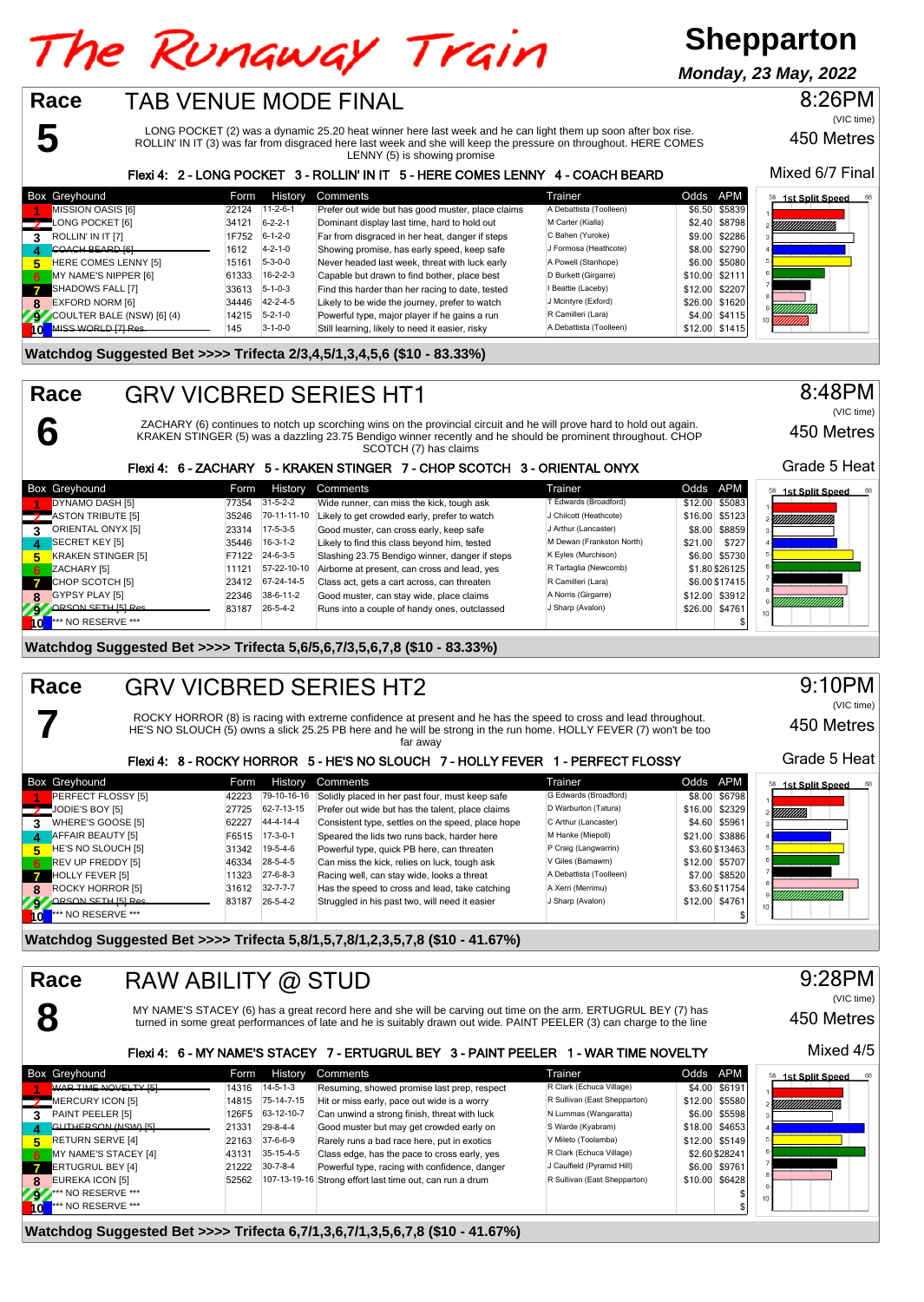# The Runaway Train

# **Shepparton**

**Monday, 23 May, 2022**

#### GIPP'S SHIPPING CONTAINERS **Race**

BODY HACK (1) is a near faultless beginner and he can light them up at the bend. PADDY'S MARVEL (3) is three of three here and he will keep the pressure on from the outset. ST. MARYS PANDA (6) is suitably drawn out wide.

#### Flexi 4: 1 - BODY HACK 3 - PADDY'S MARVEL 6 - ST. MARYS PANDA 2 - ALL INN JASPER

|              | <b>Box Greyhound</b>       | Form  | <b>History</b>   | Comments                                           | Trainer                 | Odds APM        | <b>1st Split Speed</b><br>68 |
|--------------|----------------------------|-------|------------------|----------------------------------------------------|-------------------------|-----------------|------------------------------|
|              | <b>BODY HACK (NSW) [3]</b> | 16321 | 34-18-3-4        | Faultless early, carves out time, hard to hold out | A Debattista (Sedgwick) | \$2.40 \$21025  |                              |
|              | ALL INN JASPER [1]         | 12713 | 62-14-9-12       | Excels here, gets the gun run, keep safe           | T Duncan (Harston)      | \$10.00 \$13729 |                              |
| 3            | PADDY'S MARVEL (NSW) [2]   | 32713 | 41-23-7-5        | Three of three here, burns early, main danger      | M Morrissey (Junortoun) | \$3.00 \$14399  |                              |
| 4            | ALL INN MAGGIE [3]         | 33151 | $55 - 8 - 8 - 7$ | Racing well but this is harder, prefer to watch    | T Duncan (Harston)      | \$21.00 \$6636  |                              |
|              | ZIPPING VALERIE (NSW) [3]  | 43745 | 52-9-7-6         | Form and confidence is down, needs to show more    | A Norris (Girgarre)     | \$26.00 \$2292  |                              |
| - 6          | ST. MARYS PANDA [4]        | 47548 | $33 - 8 - 4 - 5$ | Wide runner, can sizzle mid race, big threat       | N Lummas (Wangaratta)   | \$10.00 \$4736  |                              |
| $\mathbf{z}$ | LEMBOR [3]                 | 46122 | 76-14-14-11      | Back in form but this is harder, place claims      | J Formosa (Heathcote)   | \$8.00 \$7768   |                              |
| 8            | <b>MARKET LEGEND [4]</b>   | 36434 | 49-8-6-14        | Front runner, wide the journey, prefer others      | D Burkett (Girgarre)    | \$12.00 \$2920  |                              |
|              | ** NO RESERVE ***          |       |                  |                                                    |                         |                 | 10 <sup>1</sup>              |
|              | *** NO RESERVE ***         |       |                  |                                                    |                         |                 |                              |

#### **Watchdog Suggested Bet >>>> Trifecta 1,3/1,2,3,6/1,2,3,6,7 (\$10 - 55.56%)**

**10 Race**

**11**

**12**

**9**

## HONE IN @ STUD

RIO BASKIN (3) would prefer a longer journey but he has the class edge and with a clear run early, he can get the job<br>done. KEY EVIDENCE (2) showed plenty of promise in first prep and he is expected to race well fresh. AST (6) has claims

#### Flexi 4: 3 - RIO BASKIN 2 - KEY EVIDENCE 6 - ASTON DELIGHT 8 - BLUE TICK FERN

|              | <b>Box Greyhound</b>              | Form  | History          | Comments                                          | Trainer                        | Odds APM       | <b>1st Split Speed</b> |
|--------------|-----------------------------------|-------|------------------|---------------------------------------------------|--------------------------------|----------------|------------------------|
|              | JAYVILLE MENACE [4]               | 2471  | 46-9-5-7         | In form but pace outside is a worry, place        | J Formosa (Heathcote)          | \$4.60 \$7799  |                        |
|              | $\rightarrow$ KEY EVIDENCE [5]    | 13182 | $16-6-6-3$       | Resuming, showed promise last prep, danger        | M Dewan (Frankston North)      | \$3.60 \$4308  |                        |
|              | RIO BASKIN [5]                    | 71644 | 54-14-9-5        | Powerful type, drops in class, hard to hold out   | M Sullivan (East Shepparton)   | \$3.50 \$15575 |                        |
| 4            | <b>TWILIGHT HARRY [4]</b>         | 41217 | $19-4-5-2$       | Can come out running, suspect late, place         | S Van taarling (Tallygaroopna) | \$10.00 \$7409 |                        |
| Б.           | GOT A JIMMY (NSW) [4]             | 53431 | $31 - 8 - 2 - 4$ | Solid winner last time but this is harder, tested | J Mcclelland (Jindera)         | \$12.00 \$4844 |                        |
| -6           | ASTON DELIGHT [5]                 | 17512 | $12 - 5 - 3 - 2$ | Showing promise, terrific muster, can threaten    | J Campbell (Anakie)            | \$6.50 \$7771  |                        |
| $\mathbf{7}$ | KING BROWN TRAV [4]               | 62168 | 63-9-8-8         | Lack of early speed is a worry, prefer to watch   | A Norris (Girgarre)            | \$26.00 \$3160 |                        |
|              | <b>BLUE TICK FERN [4]</b>         | 87186 | 65-18-14-7       | Better than her past two runs, must keep safe     | J Chilcott (Heathcote)         | \$10.00 \$5773 |                        |
|              | 9 PERFECT TREASURE [5] Res.       | 44316 | 62-9-8-6         | Never headed two runs back, can run a drum        | M Edwards (Broadford)          | \$10.00 \$4194 |                        |
|              | <b>10</b> THERE'S MY SPOT [5] Res | 21146 | $25 - 5 - 5 - 3$ | Can show early speed at times, place claims       | J Sharp (Avalon)               | \$12.00 \$7259 |                        |

#### **Watchdog Suggested Bet >>>> Quinella 3/2,6,8 (\$10 for 333.33%)**

#### WHISKEY RIOT @ STUD **Race**

SYDNEY SHOWGIRL (8) led for a long way two runs back and she can go one better tonight. MALO MAGIC (7) has terrific mid race pace and he just needs a clear crack at them. STYLISH KEN (5) will keep the pressure on throughout.

#### Flexi 4: 8 - SYDNEY SHOWGIRL 7 - MALO MAGIC 5 - STYLISH KEN 4 - DENIS THE MENACE

|                | <b>Box Greyhound</b>              | Form  | History          | Comments                                        | Trainer                        | Odds APM       |                | <b>1st Split Speed</b><br>68 |
|----------------|-----------------------------------|-------|------------------|-------------------------------------------------|--------------------------------|----------------|----------------|------------------------------|
|                | ALL INN SCOOBY [5]                | 41132 | $29-4-4-1$       | Racing well but this is harder, place claims    | T Duncan (Harston)             |                | \$7.50 \$3656  |                              |
|                | QUINNISH (SA) [5]                 | 15411 | 58-13-8-7        | Needs room early, will get crowded, place best  | P Smith (Wonwondah)            |                | \$9.00 \$7569  |                              |
| 3              | GUNTHER [5]                       | 53215 | 28-4-5-3         | Rises in class, likely to find bother, tested   | J Formosa (Heathcote)          |                | \$12.00 \$4215 |                              |
| $\overline{a}$ | <b>DENIS THE MENACE (NSW) [5]</b> | 24225 | 37-4-10-7        | Good record here, has early speed, keep safe    | D Petersen (Craigieburn)       |                | \$12.00 \$6064 |                              |
| 5.             | STYLISH KEN [5]                   | 43333 | $35-3-5-5$       | Comes out running, goes well here, threat       | T Van taarling (Tallygaroopna) |                | \$10.00 \$4630 |                              |
| - 6            | JACKPOT JOAN [5]                  | 11223 | $13-4-2-2$       | Talented but drawn to find bother, next time    | G Dainton (Cosgrove)           |                | \$4.00 \$5056  |                              |
|                | MALO MAGIC (NSW) [5]              | 81822 | $30 - 5 - 8 - 6$ | Sizzles mid race, can stay wide, danger         | J Sharp (Avalon)               |                | \$4.60 \$8254  |                              |
| 8              | SYDNEY SHOWGIRL (NSW) [5]         | 13524 | $11-3-2-2$       | Led for a long way two runs back, take catching | C Russell (Kyabram)            |                | \$3.60 \$4507  |                              |
|                | 43 ASTON DYNASTY [5] (7)          | 21816 | 62-8-8-13        | Never headed two runs back, place if runs       | J Campbell (Anakie)            |                | \$10.00 \$4347 |                              |
|                | MARKET BOB [5] (6)                | 58224 | 64-5-10-11       | A few lengths off his best, needs it easier     | D Burkett (Girgarre)           | \$16.00 \$2481 |                |                              |

**Watchdog Suggested Bet >>>> Exacta 7,8/4,5,7,8 (\$10 for 166.67%)**

#### HARD STYLE RICO @ STUD **Race**

BARCIA KHAN (1) was a dominant 24.22 Bendigo winner last time and he is drawn to make every post a winner. HUNTLY FLYER (7) was smartly placed here last time and he can run a big race again. QUE UP (8) is back in form.

#### Flexi 4: 1 - BARCIA KHAN 7 - HUNTLY FLYER 8 - QUE UP 2 - KRAKEN COUNT

|    | Box Greyhound               | Form  | <b>History</b>   | Comments                                                  | Trainer                 | Odds APM |                | 58<br><b>1st Split Speed</b> |
|----|-----------------------------|-------|------------------|-----------------------------------------------------------|-------------------------|----------|----------------|------------------------------|
|    | <b>BARCIA KHAN [5]</b>      | 85431 | $25 - 6 - 1 - 6$ | Dominant at Bendigo, well drawn, yes                      | T Gray (Broken Hill)    |          | \$3.40 \$3292  |                              |
|    | <b>KRAKEN COUNT [5]</b>     | 43671 | $34 - 4 - 5 - 6$ | Never headed last time, major player if steps             | B Hall (Dingee)         |          | \$4.60 \$2941  | Allillillillillillilli       |
| 3. | RAMONA [5]                  | 54117 | $50 - 7 - 9 - 4$ | Back in form but rises in class, risky                    | T King (Benalla)        |          | \$10.00 \$5026 |                              |
|    | NALANI [5]                  | 76541 | 53-14-8-6        | Speared the lids last time, must for exotics              | S Waycott (Springhurst) |          | \$8.00 \$3933  |                              |
|    | MILLIE MARLAINE [5]         | 53562 | $22 - 4 - 1 - 3$ | Too much pace either side, may find bother                | D Grindley (Corowa)     |          | \$12.00 \$3023 |                              |
| 6. | <b>BELL PARK DRAGON [5]</b> | 26673 | 64-11-8-11       | Needs to lead, too much pace inside, place best           | J Campbell (Anakie)     |          | \$7.50 \$6507  |                              |
|    | HUNTLY FLYER [5]            | 42352 | 52-3-15-9        | Smartly placed here last time, clear danger               | J Formosa (Heathcote)   |          | \$8.00 \$3602  |                              |
|    | QUE UP (QLD) [5]            | 32451 | 65-12-9-10       | Back in form, has early speed, can threaten               | A Powell (Stanhope)     |          | \$6.00 \$2540  |                              |
| 79 | KRAKEN PEARLER [5] Roc      | 54357 | $29 - 3 - 4 - 2$ | Sizzled in a trial here, top pick if gains a run          | K Eyles (Murchison)     |          | \$2.80 \$2334  |                              |
|    | ALL INN CHRISTY ISI Ros     | 75547 |                  | 115-13-25-26 Just not racing well enough, prefer to watch | T Duncan (Harston)      |          | \$21.00 \$4175 |                              |

#### **Watchdog Suggested Bet >>>> Quinella 1/2,7,8 (\$10 for 333.33%)**

Free For All

385 Metres

9:51PM

(VIC time)



385 Metres

Mixed 4/5

(VIC time)

 $68$ 

10:08PM

10:27PM (VIC time)

385 Metres

Grade 5

385 Metres 10:47PM (VIC time)

Grade 5